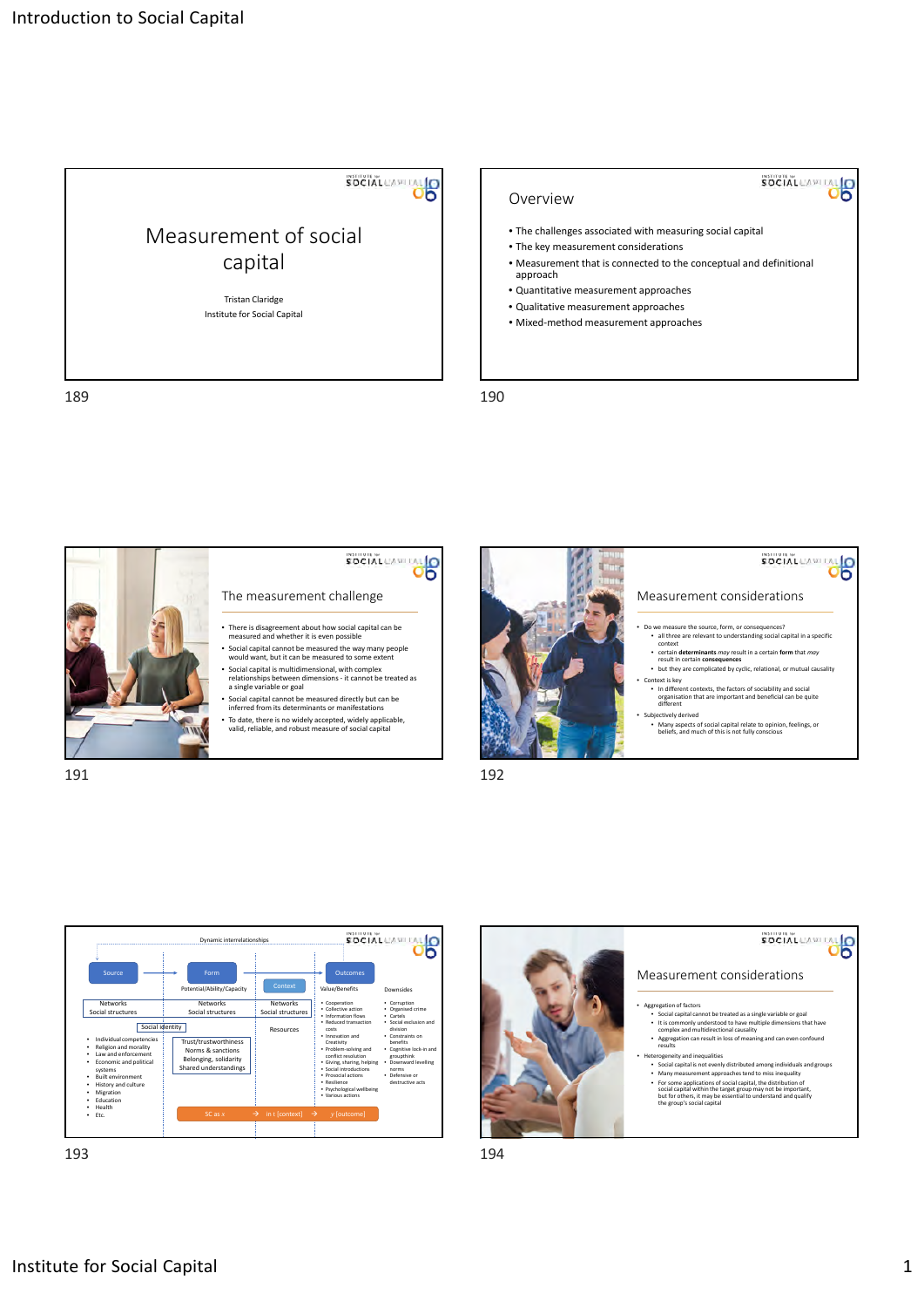

195 196

# SOCIAL CAPITAL

- 
- The relationships involved in social capital can be linear, nonlinear, and curvilinear
- More of some aspects of social capital is not necessarily better, and there are potentially various thresholds or tipping points that make relationships nonlinear
- 



# SOCIAL CAPITAL

#### Measurement considerations

- Rigour of proxies Proxies 'stand in' for the aspects of social capital we hope to measure
	- The quality of these proxies varies enormously depending on the theoretical and practical relationship to the aspect of social capital we are attempting to measure
	- Some proxies are merely correlational, such as the use of crime rates to measure trust
	- Others are more widely accepted and theoretically robust, such as the use of group memberships to account for the size or nature of a person's social network.



- SOCIAL CAPITAL O Measurement considerations
- Oversimplification
- Sociability is very complex, with multiple factors that can be positive or negative • Simplifying social capital measurement obscures the detail that we are attempting to observe
- Cognitive bias
- Some cognitive biases include framing effect, attention bias, negativity bias, optimism bias, regressive bias, and social desirability bias
- Measurement must be sensitive to the potential for cognitive bias to confound results



197 198

## Measurement approaches -Quantitative

- Many quantitative approaches tend to focus tangible and observable aspects of social capital or proxies that represent social capital
- Proxies are often sources or consequences of social capital
- Some approachesfocus exclusively on the existence and structure of networks (network mapping and analysis)
- Some approaches use scales to collect data on the dimensions of social capital
- Some approaches use proxies such as crime rates, associational membership, voting rates or political participation



199 200